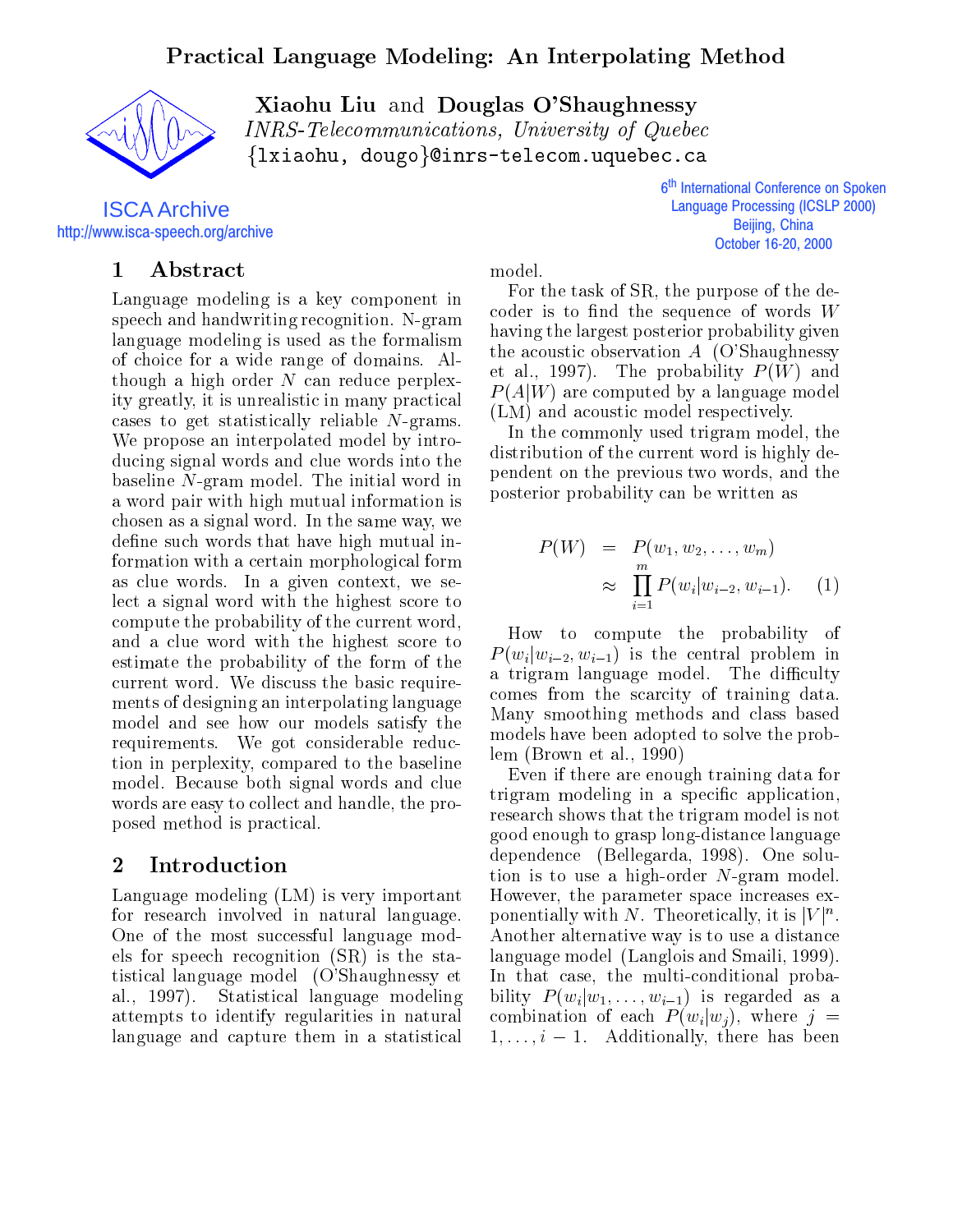increasing interest in variable-order N-gram models (Riccardi et al., 1995; Guyon and Pereira, 1995). Their models can represent a long distance history, but models are usually very large.

Before introducing our statistical language model, we discuss the basic requirements of designing an interpolating language model. Using the interpolating method, we introduce distribution information of signal words and clue words into the baseline model and get our improved language model. We prove our model satisfies the basic requirements.

We give experimental results in section 4 and make a conclusion in the last section.

# 3 Improved interpolated models

### 3.1 Basic requirements of statistical language models

The critical problem to design a language model is to find a way to obtain the estimation of conditional probability, which is de nned as  $I(w_i|\mu_i)$ , where  $\mu_i$  denotes the history. There are two basic requirements that must be satisfied to design a logical and effective language model.

First, the sum of all posterior probabilities of all words given a certain context should be 1.0, that is,

$$
\sum_{i} \hat{P}(w_i|h) = 1.0
$$
 (2) bas  
3.2

where  $h$  is any given history (context) and  $w_i$  is any word in the vocabulary.

Second, the sum of probabilities of all possible sentences must be 1.0. That means

$$
\sum_{i} \hat{P}(W_i) = 1.0 \tag{3}
$$

where  $W_i$  is any possible sentence.

It is easy to see the two requirements are natural statistic laws, so any logical language models must give good estimation to sentences so that requirements are satisfied.

If the sum of all posterior probabilities is pair. larger than 1.0, we will get a smaller perplexity, but it does not necessarily mean the

language model is better for speech recognition.

In addition, from the viewpoint of language model evaluation, certain requirements are needed. The entropy can be calculated with

$$
H = -\frac{1}{N} \sum_{W} P_T(W) \log_2 \hat{P}(W) \tag{4}
$$

where  $P_T(W)$  is the probability computed according the testing data, and  $P(W)$  is the probability estimated from the language model.

If  $\sum_{i} P(w_i | h) > 1.0$ , or  $\sum_{i} P(W_i) > 1.0$ , the probability of  $P$  (W) is overestimated, a lower entropy and smaller perplexity are obtained. However, it is hard to say this language model is better even though it gives larger probability to sentences. With this language model, it is still hard to choose best candidate sentences from the N-best list because it gives larger and false probability to most of the candidates. A good language model should estimate the likely sentence with higher probability, and give lower value to the unlikely sentences.

There are many reasons that a language model with lower perplexity does not necessarily help a recognizer. One of the possible reasons is that the model does not satisfy the basic requirements.

#### 3.2Signal words and clue words

We believe a good language model should take local and global constraints into account and utilize several levels of knowledge (Bellegarda, 1998). We improve the basic N-gram model by introducing two kinds of words into our models: signal words and clue words.

A word is called a signal word in the sense that the occurrence of the signal word implies a special context or scenario. This word acts like a signal. Concretely, a word is chosen as a signal word if the word has high mutual information in a word For a word pair  $(w_f, w_s)$ , the mutual information  $MI(w_f, w_s)$  is computed according to the frequency of distance bigrams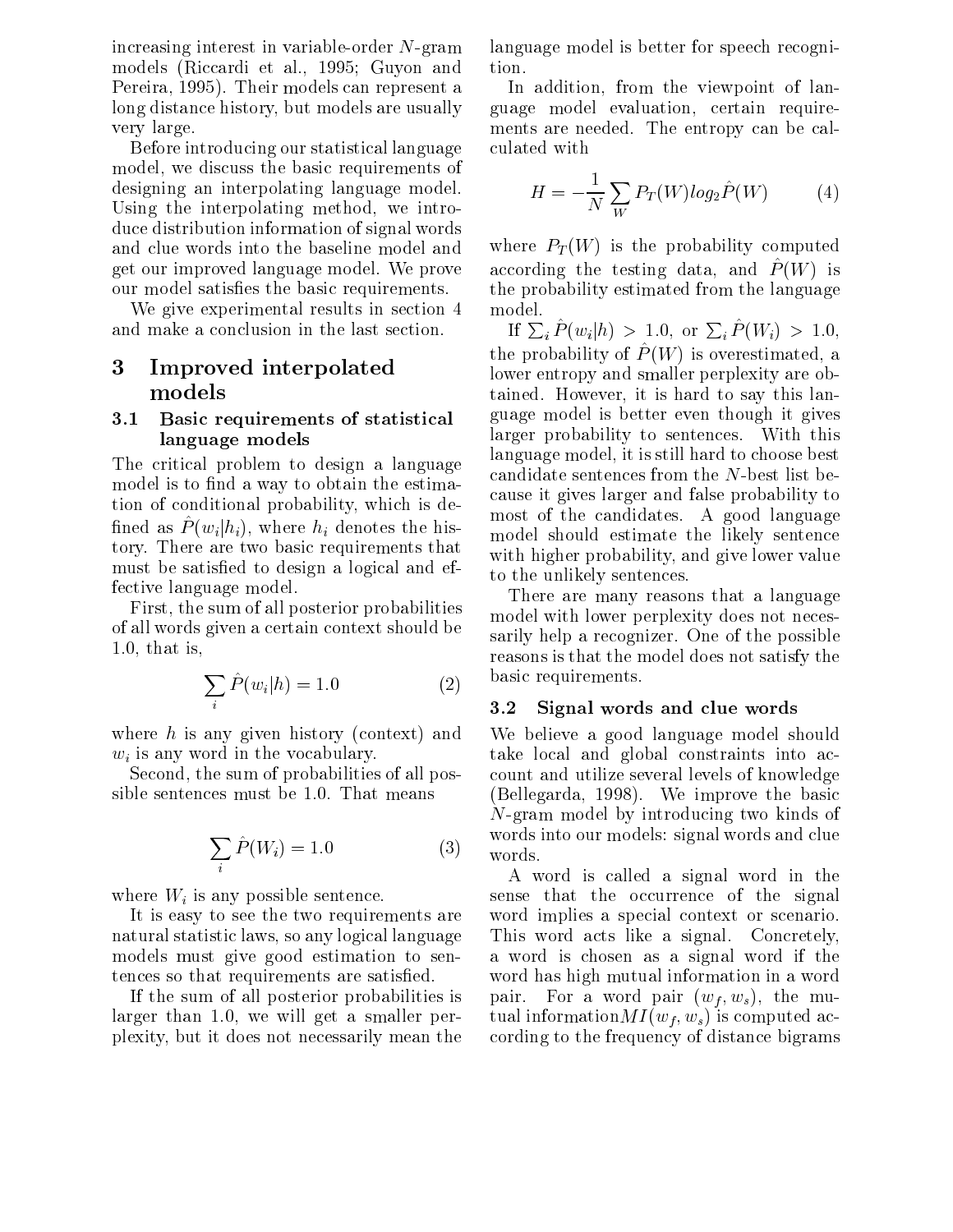(Langlois and Smaili, 1999; Liu et al., 1999), and the frequency of the words in the word pair.

If  $MI(w_f, w_s) > \theta$ , where  $\theta$  is a threshold, the word  $w_f$  is regarded as a signal word. All the signal words are collected from the statistics of training data, and constitute a set of signal words.

In the same way, we define such words that have high mutual information with a certain morphological form as clue words. For instance, the clue word  $\mathscr{L}$  and  $\mathscr{L}$ ed" form rather than the infinitive form for a following verb.

#### 3.3Improved model

By introducing distribution information of signal words and clue words into the baseline mode, we get our improved language model:

$$
P_m(w_i|w_{i-2}, w_{i-1}) = \alpha_1 P_b(w_i|w_{i-2}, w_{i-1})
$$
  
+ $\alpha_2 P(w_i|w_{signal})$   
+ $\alpha_3 P(w_i|w_{clue})$  (5)

where  $P_b(w_i|w_{i-2}, w_{i-1})$  is the probability given by the baseline model, and  $\alpha_1 + \alpha_2 +$  $\alpha_3 = 1.0$ .  $w_{signal}$  and  $w_{clue}$  are the signal<br>word and clue word chosen from the current 4 word and clue word chosen from the current context according to a criterion of maximum mutual information or minimum entropy. mutual information or minimum entropy.

Our improved language model satisfies the first requirement, because

$$
\sum_{w_i} P_m(w_i|w_{i-2}, w_{i-1})
$$
\n
$$
= \alpha_1 * \sum_{w_i} P_b(w_i|w_{i-2}, w_{i-1})
$$
\n
$$
+ \alpha_2 * \sum_{w_i} P(w_i|w_{signal})
$$
\n
$$
+ \alpha_3 * \sum_{w_i} P(w_i|w_{clue})
$$
\n
$$
= \alpha_1 + \alpha_2 + \alpha_3
$$
\n
$$
= 1.0
$$
\n
$$
(6)
$$
\n
$$
W
$$
\n
$$
= \alpha_1 + \alpha_2 + \alpha_3
$$

It satisfies the second requirement too. We prove the assumption using an inductive method on the basis of length of the sentence. Let the length of the sentence be  $l$ , and it is easy to see the assumption is true when  $l = 1, 2$ . Suppose it is true when  $l = k$ , where  $k > 2$ , and we only need to prove that the assumption stands when  $l = k + 1$ .

$$
\sum_{W} P_{m}(w_{1}, w_{2}, \ldots, w_{k}, w_{k+1})
$$
\n
$$
= \sum_{w_{1}...w_{k}} \sum_{w_{k+1}} P_{m}(w_{1}, w_{2}...w_{k})
$$
\n
$$
*P_{m}(w_{k+1}|w_{k-1}, w_{k})
$$
\n
$$
= \sum_{w_{1}...w_{k}} \sum_{w_{k+1}} P_{m}(w_{1}, w_{2}...w_{k})
$$
\n
$$
* \alpha_{1} * P_{b}(w_{k+1}|w_{k-1}, w_{k})
$$
\n
$$
+ \sum_{w_{1}...w_{k}} \sum_{w_{k+1}} P_{m}(w_{1}, w_{2}...w_{k})
$$
\n
$$
* \alpha_{2} * P(w_{k}|w_{signal})
$$
\n
$$
+ \sum_{w_{1}...w_{k}} \sum_{w_{k+1}} P_{m}(w_{1}, w_{2}...w_{k})
$$
\n
$$
* \alpha_{3} * P(w_{k}|w_{clue})
$$
\n
$$
= \sum_{w_{1}...w_{k}} \sum_{w_{k+1}} P_{m}(w_{1}, w_{2}...w_{k})
$$
\n
$$
= \sum_{w_{1}...w_{k}} P_{m}(w_{1}, w_{2}...w_{k})
$$
\n
$$
= 1.0
$$
\n(7)

## **Experiments**

Our experiments are performed on the Switchboard corpus, which includes transcriptions of 2,280 scenarios. We will try four language models depending on whether the signal or clue words are used or not. We compare the performance of different models on variable sizes of training data.

We train the four kinds of language models with variable sizes of training data, and test the models on the same testing data. The experimental results are illustrated in the following graph.

It is obvious that the entropy is decreasing as the size of training data increases. When signal words or clue words are combined into the baseline model, we get better performance of our improved interpolated model. If both signal words and clue words are used, we get the best performance. The importance is more distinctive when we use less training data. When the size of training data is more than 2 million words, the